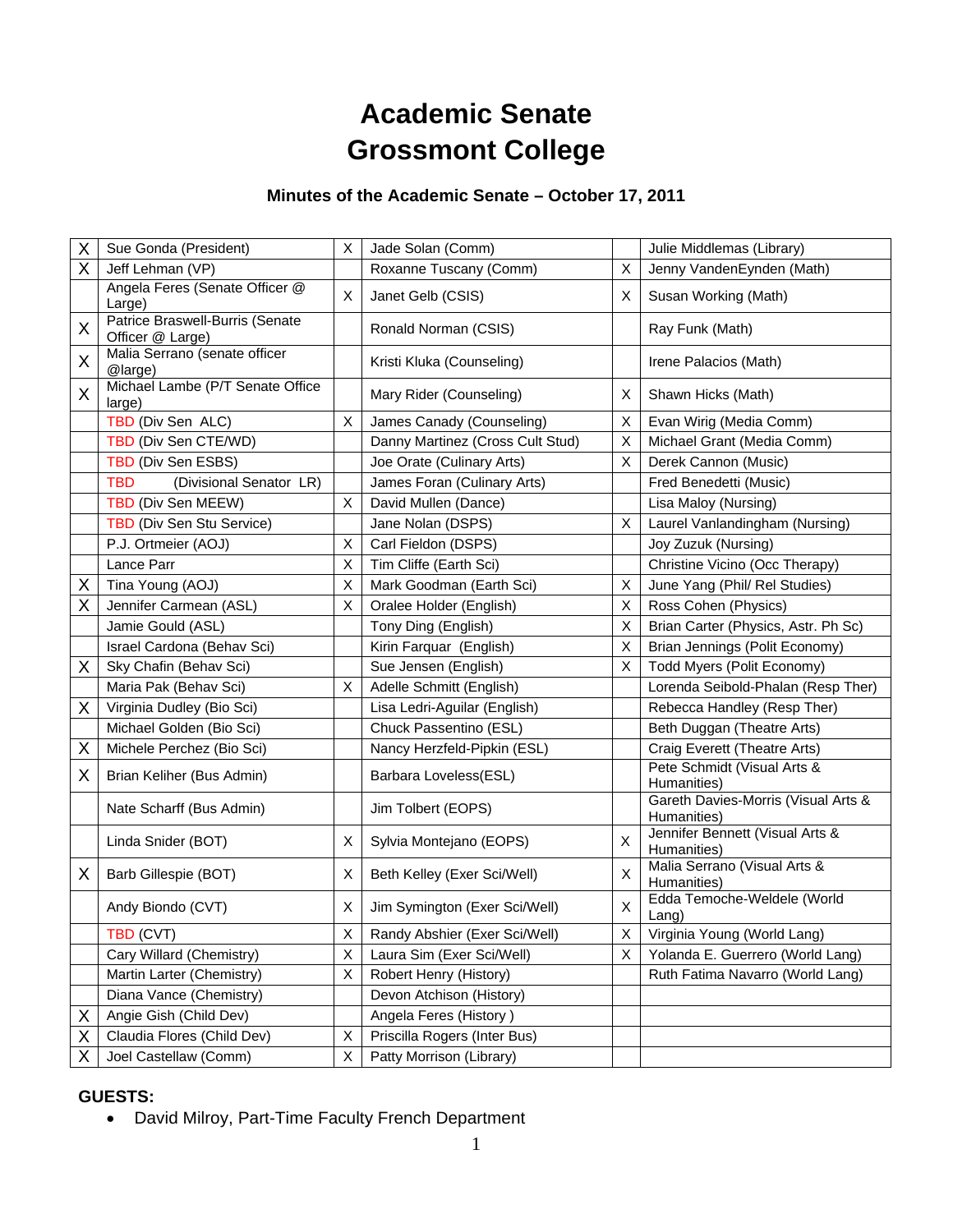- Alan Silva, Part-Time Faculty English Department
- Barbara Blanchard, VP Academic Affairs

## **RECORDER**: Rochelle Weiser

- **I. CALL TO ORDER (11:05)** 
	- **A. Public Comment**

None

- **B. Approval of Agenda**  A motion was made to approve the day's agenda. **M/S/U** Wirig/Working
- **C. Approval of Minutes from October 3, 2011.**  A motion was made to approve the minutes from October 3, 2011. **M/S/U** Wirig/Flores

## **II. PRESIDENT'S REPORT – Sue Gonda**

- Sue reported on the Calendar Committee survey regarding Spring Break: 54% voted to keep it as it is (the week before the Easter Holiday).
- Summer Session will begin June 11, 2012.
- Return of "College Hour" to Grossmont has been in discussed by several committees, Chairs and Coordinators, ASGC, and student groups. Students are interested in reviving it for ease of club and student government meetings. It will be an upcoming agenda item for Senate discussion.
- Brief update from the AB1143 Student Success Task Force: A few of the draft recommendations are: do not tie funding to student success, create a uniform assessment process for students at all 112 California Community Colleges, and create a uniform transcript process for all 112 colleges. There is an upcoming webinar for campus leaders with more information regarding the taskforces recommendations.
- The Faculty Evaluation form is being discussed by both Cuyamaca and Grossmont's Senate Officers Committees and will return to the Senate for discussion.
- The BP/AP 4300, Instructional Field Trips and Other Student Travel forms, will be returning to the Senate after discussions with the deans and with Michael Golden.
- The Part-Time Divisional Senator Election will be available as electronic ballot later this week. Jeff reported it was a lengthy process to create the electronic ballot, as there are no existing email lists for Part-Time Faculty by Division. The Part-Time election may return to paper ballot at division meetings next year.

# **III. COMMITTEES**

## **A. Length of terms of service for Senate committees - Sue Gonda**

Non-senate committees have set term lengths (not limits) for service on the committees. This is helpful for members to know what their commitment will be when volunteering to serve on a committee. She asked members of Senate Committees to think about terms of service and the length of service that would be helpful to the committee and members. This will be an upcoming discussion for the Senate.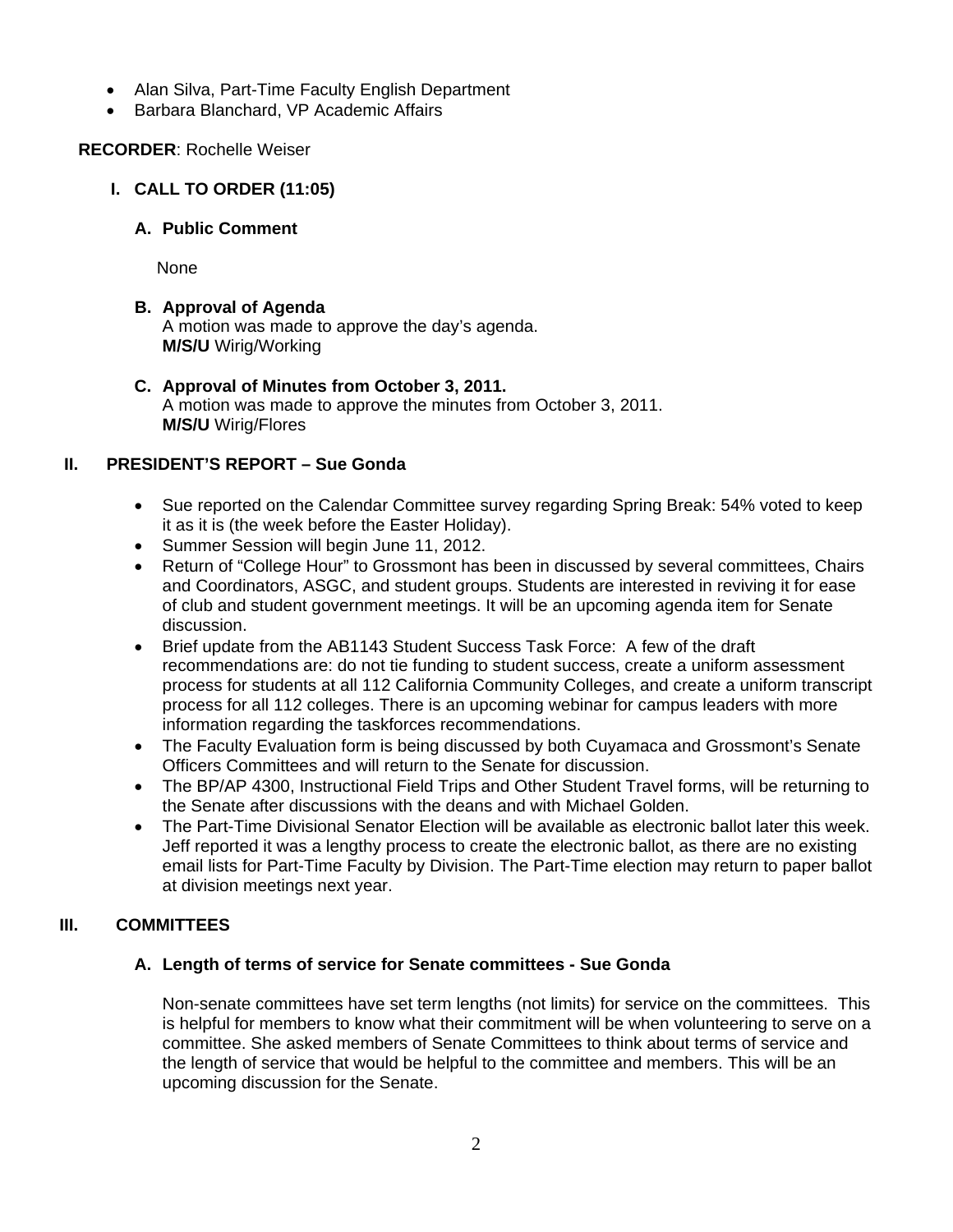## **IV. ACTION ITEMS**

#### **A. Collegewide Professional Development Committee - Mark Goodman**

Mark reviewed the recommendations for the formation of the Collegewide Professional Development Committee (CPDC).

A motion was made to put the recommendation document on the table for discussion. M/S Braswell-Burris/Fieldon

Discussion included:

- Changes are being made to come into compliance with Title 5, about a "flex advisory committee including faculty, students, administrators, and other interested persons meets regularly to make recommendations." (55730) (per the Flex Calendar Form)
- Would members of the Faculty Professional Development Committee (FPDC) also attend the CPDC meetings? Yes, the seats are available on the CPDC for the members to attend or their designee. The idea is to maintain consistent ties between discussions in FPDC and those in CPDC.
- Many would like to see more support for faculty attendance at discipline specific conferences and workshops.
- Discussion regarding release time for the Coordinator position; if the pilot program is reduced or discarded Senators would like the release time to revert to the current practice - .4 release time for the Chair of the Faculty Professional Development Committee.

A motion was made to table the recommendations document for further discussion. M/S/P Carmean/Guerrero 17 yes/12 no

#### **B. Division Reps for Faculty Professional Development Committee-Mark Goodman**

Unable to cover this item due to time constraints.

### **V. INFORMATION ITEMS**

#### **A. Committee Confirmations**

Unable to cover this item due to time constraints.

Meeting Adjourned at 12:20 pm Next meeting is scheduled for October 31, 2011 at Griffin Gate 11:00-12:20pm

The Academic Senate minutes are recorded and published in summary form. Readers of these minutes must understand that recorded comments in these minutes do not represent the official position of the Academic Senate. The Academic Senate expresses its official positions only through votes noted under "Action."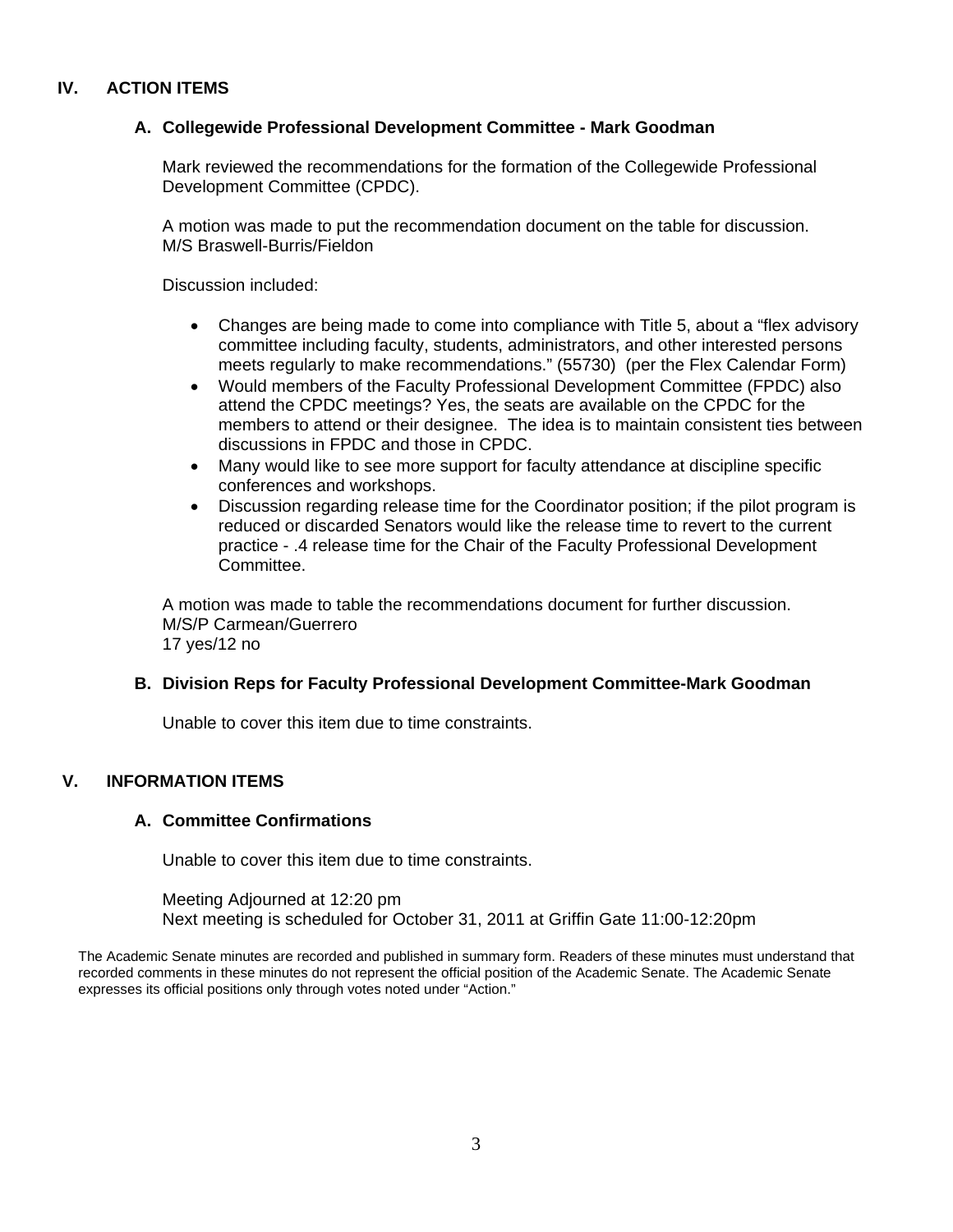## Updated 10/25/2011

#### **Professional Development Discussions Spring 2011**

The College-wide Professional Development Committee was augmented with additional taskforce members. The members represented faculty, staff and administrators involved in the Council of Chairs, CATL, Faculty Professional Development, SLOs, Instruction, and Classified Senate. The team identified institutions across the nation that had year-round, exceptional professional development available on campus to employees. The group identified 25 colleges in CA and across the nation to initially review website information and subsequently with follow-up telephone interviews and sharing of resources.

The team identified best practices in: Structure, offerings, annual calendar of events, incentives, automated registration and reporting, governance and the like. The team then made specific recommendations based upon discussions of the group, with the faculty professional development committee, academic senate President and classified staff Vice President.

The following recommendations were agreed upon:

- 1. The College-wide Professional Development Committee (CPDC) will continue to support, develop and provide activities and events that fulfill the development needs of all constituent groups. CPDC relies on each constituent group to determine their needs and programming.
- 2. The Faculty Professional Development (FPD) Group will continue to plan and provide for faculty professional development opportunities in collaboration with the CPDC.
- 3. The Academic Senate will discuss aligning the FPD committee with other senate committees in appointing membership based on divisional representation. These divisional reps will participate in the CPDC as faculty members to strengthen and more closely align the work of these two committees. This will also enable the processing of paperwork to the state in a manner that is compliant with state guidelines.
- 4. The CPDC will discuss increasing classified staff membership on the committee by one additional member so as to align representation with the three structural areas of the college. The position of supervisor will be reduced to one rather than two. The administrative members of the committee will have a strong understanding of and advocacy for professional development for all constituent groups including administrators.
- 5. The CPDC will allocate resources such that all constituent groups may have opportunities for robust professional development. The faculty allocation for flex week will be based upon a review of the four year history of spending on flex week (2007-2011). That review revealed the highest amount spent on Flex week to date was \$5600. FPDC are encouraged to use this entire amount for flex week, however, they may use any leftover funds for other professional development, consistent with college/district policies and in communication with appropriate administrators.
- 6. Based upon funding availability and need, access to additional funds for each constituent group may be available through CPDC to apply toward highly relevant, job-related, discipline-specific opportunities (e.g., workshops, conferences, FIGS, etc). Each constituent group will develop a work group/committee that will advance the needs of that constituent group in concert with the CPDC. The CPDC relies on each constituent group to determine the needs and programming for their professional development.
- 7. A pilot position staffed by a tenured faculty member will coordinate the wide array of professional development offerings for the CPDC. The coordinator will be assisted by an administrative